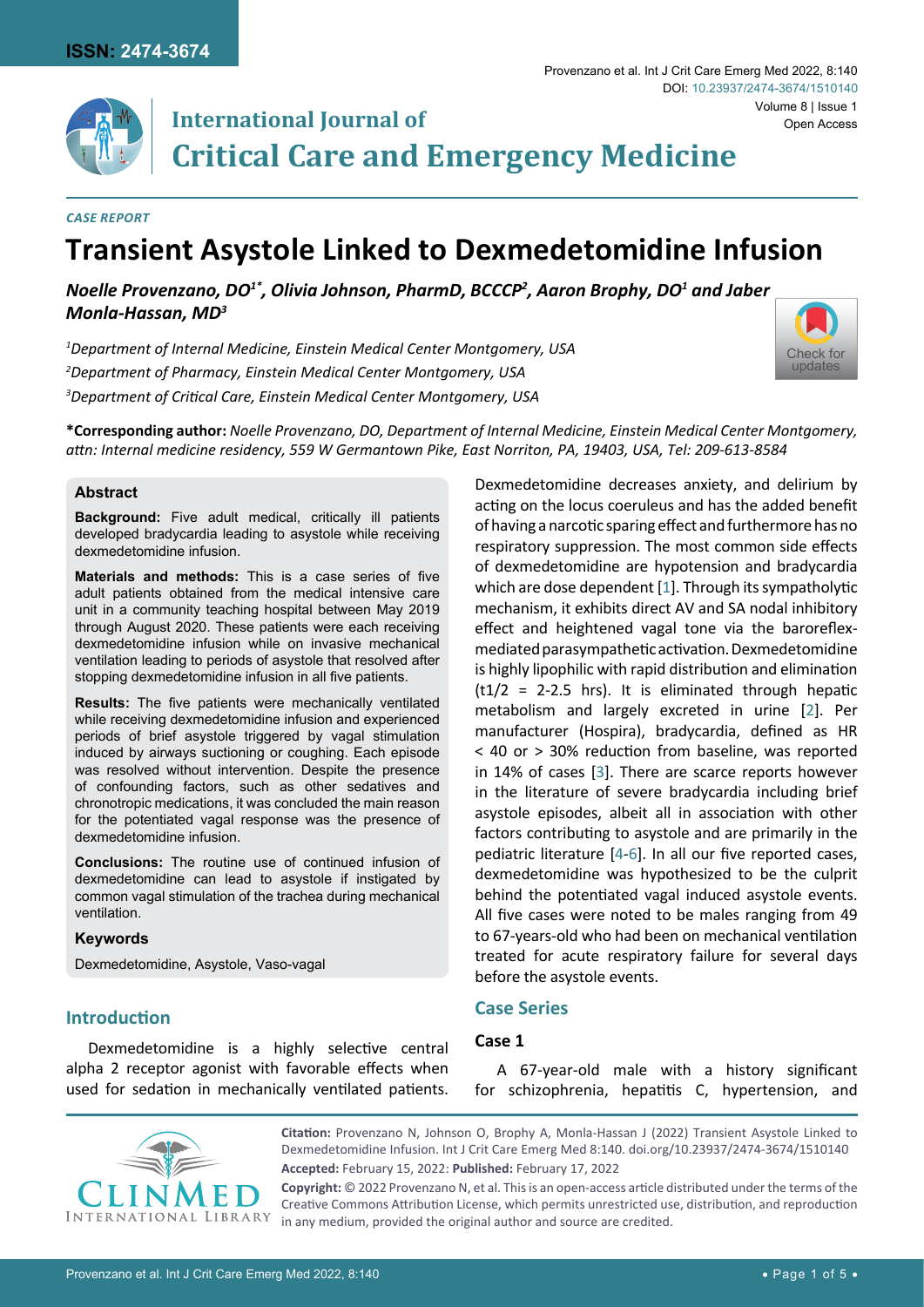hyperlipidemia presented to the emergency room on 5/22/19 with garbled speech and twitching after a fall. He was admitted for stroke evaluation. His contrast tomography (CT) brain was negative for acute intracranial abnormality. On day 2 of admission, he developed fever and was started on empiric Vancomycin and Rocephin for possible meningitis. On day 4 of admission, he became tachycardic, tachypneic, and hypoxemic requiring transfer to ICU. His chest X-ray was remarkable for bilateral infiltrates and concern for acute respiratory distress syndrome (ARDS). Due to increased agitation, work of breathing, and tachypnea the patient was intubated and placed on mechanical ventilation later that day. For sedation he was administered a propofol infusion at 15 mcg/kg/min and dexmedetomidine infusion at 0.6 mcg/kg/hr. The patient clinically improved and on day 14 of admission, day 10 of mechanical ventilation, his propofol was discontinued and he underwent a spontaneous breathing trial (SBT) with pressure support (PS) of 5 cmH<sub>2</sub>O and CPAP of 5  $\text{cmH}_{2}$ O following a spontaneous awakening trial (SAT). During the SBT, the patient began to cough and instantly his heart rate dropped into the 30's followed by a oneminute period of asystole. A code blue was called but the patient spontaneously returned to sinus rhythm. He was placed back on assist control (AC) ventilator mode. Fifteen minutes later the patient had another episode of vigorous coughing, requiring suctioning, leading to severe bradycardia followed by another one-minute episode of asystole that spontaneously resolved. At this time the patient was given 1 mg IV atropine, dexmedetomidine was discontinued, and his propofol was restarted. On the following day, he continued to have transient mild bradycardia associated with coughing spells but his heart rate would maximally drop to the 40's then recuperate into the 90's-100's within a few seconds. He was able to tolerate suctioning with only a mild decrease in heart rate without further periods of asystole. After these asystole events, his troponin remained at 0.03 and creatinine (SCr) remained at 0.8. While on a dexmedetomidine infusion, the maximum rate received was 0.06 mcg/kg/hr. During these episodes of severe bradycardia or long pauses, he was receiving multiple medications which included nebulized albuterol/ipratropium every 6 hours, clozapine 50 mg in the morning and 400 mg at bedtime, lamotrigine 150 mg twice daily and diazepam 2 mg every 8 hours as needed for agitation. None of these medications are hypothesized to affect the patient's cardiac or respiratory status. QTc was documented to be between 442-462 msecs and laboratories including potassium 4.4 mmol/L, magnesium 2.0 mg/dL, SCr 0.7 mg/dL, CrCl > 100 ml/min, ALT 76 IU/L, AST 71 IU/L were within normal limits surrounding these events, demonstrating normal drug metabolism and elimination.

### **Case 2**

A 57-year-old gentleman with a history of chronic

obstructive pulmonary disease (COPD), hyperlipidemia, hypertension, alcohol use, and bilateral carotid stents was admitted on 1/14/2020 for an elective aortobilateral profunda bypasses. He underwent a successful surgery on the day of admission without complications. He was kept sedated on mechanical ventilation postoperatively with propofol infusion at 20 mcg/kg/ hr and fentanyl infusion 1.5 mcg/kg/hr. On day 2 of hospitalization, dexmedetomidine infusion was added at 0.2 mcg/kg/hr without a bolus in anticipation of extubation. On day 3 of hospitalization, the patient experienced a ten second period of sinus pause while dexmedetomidine was running at 0.9 mcg/kg/hr, the highest rate administered within 24 hours. It was hypothesized that he developed a mucus plug likely causing a vagal response leading to the sinus pause. In addition to dexmedetomidine infusion, the patient received oxazepam 15 mg via NG tube 3 hours prior to the event, IV haloperidol 2.5 mg and IV lorazepam 1 mg given for agitation/anxiety one hour prior to the event in addition to nebulized albuterol/ipratropium every 6 hours. EKG demonstrated sinus tachycardia with nonspecific ST and T wave abnormalities and QTc documented as 490-494 msec. Pertinent laboratories the evening prior and the day of event were all within normal limits and include potassium 4.5 mmol/L, magnesium 2.3 mg/dL, SCr 0.9 mg/dL, CrCl > 100 ml/ min, ALT 16 IU/L, and AST 32 IU/L.

### **Case 3**

A 49-year-old male with a history of epilepsy was admitted on 4/14/20 for a one-week history of shortness of breath, fever, and diarrhea. He was found to be in acute hypoxic respiratory failure due to SARS-CoV-2 pneumonia. The patient was intubated on the day of admission and was placed on assist control mode of mechanical ventilation with FIO<sub>2</sub> 100% and PEEP 14. He was placed on a combination of propofol 5 mcg/kg/min and fentanyl 0.5 mcg/kg/day for sedation and analgesia. On day 11 of hospitalization dexmedetomidine infusion was started initially at a rate of 0.2 mcg/kg/hr due to persistent agitation. On day 23 of hospitalization at 06:25, the patient developed a coughing episode while having his oral cavity deeply suctioned without significant desaturation. This was followed immediately with severe sinus bradycardia which progressed to an episode of asystole that lasted ten seconds. The suctioning was discontinued, and his heart rate spontaneously returned to normal without intervention. At this point his dexmedetomidine was running at 1.2 mcg/kg/hr, the maximum rate reached for this patient, and was immediately stopped after the bradycardic event. In the twenty-four hours prior, the patient received the following medications: 3 doses of labetalol 20 mg IV push for HR > 100 at 12:48, 14:23, 17:28, lamotrigine 200 mg, metoprolol tartrate 50 mg, and olanzapine 7.5 mg at 21:00. On the day of the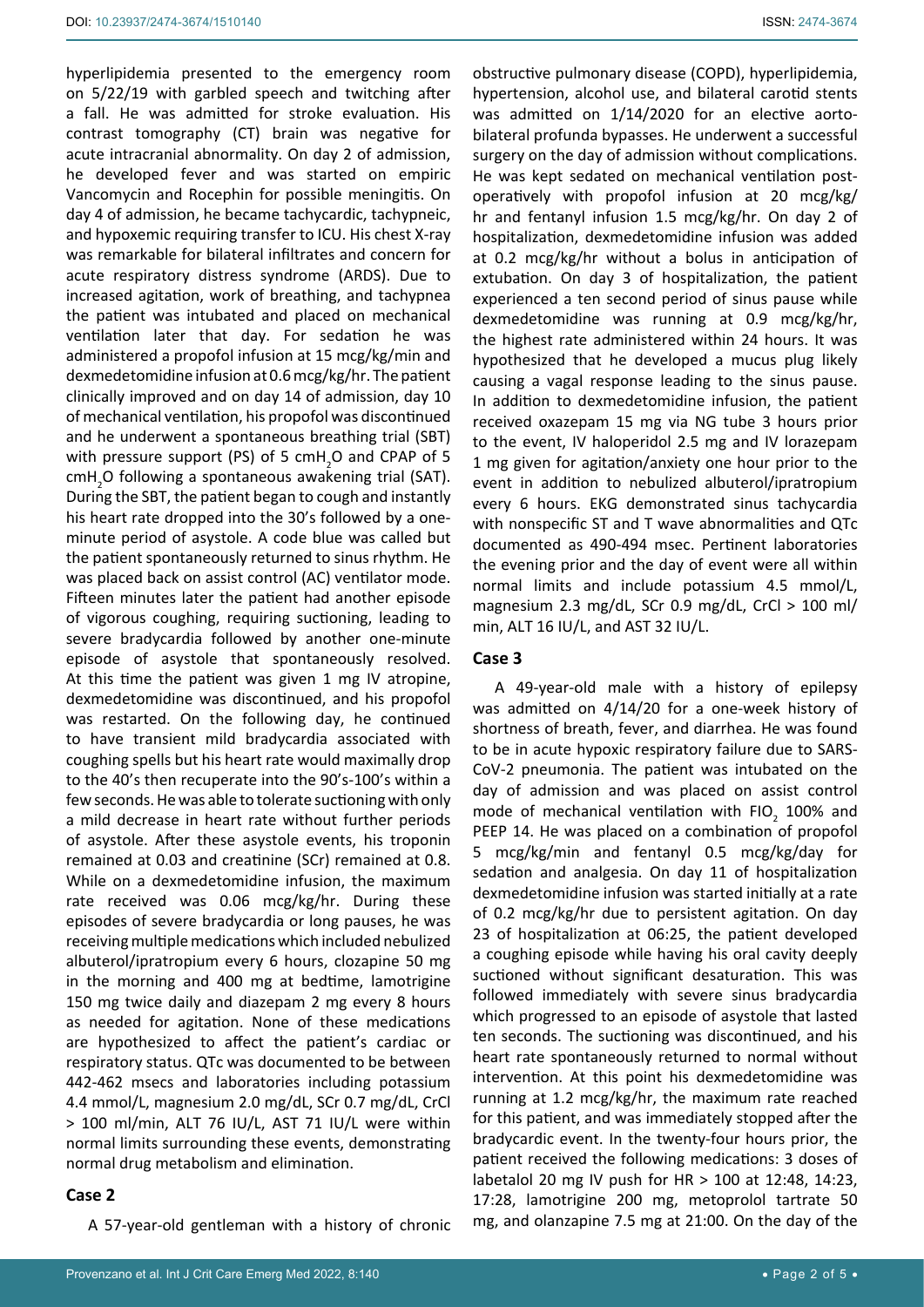event, the patient received diazepam 15 mg via NG tube 3 hours prior, fentanyl 25 mcg IV and lorazepam 1 mg IV one hour prior to the event. At the time of the event, hydromorphone 3 mg/hr, midazolam 0.1 mg/kg/hr, and propofol 50 mcg/kg/min were being infused. Pertinent laboratories include: Potassium of 3.9 mmol/L, Magnesium 1.8 mg/dL, SCr 0.8 (CrCl > 100 ml/min), ALT 63 IU/L, AST 41 IU/L. Dexmedetomidine infusion was ultimately felt to be the crucial contributing factor to this patient's transient ventricular asystole as no further episodes occurred in the subsequent hours or days even in the setting of coughing or suctioning despite continuing all other sedatives and medications. The patient ultimately expired three days later secondary to withdrawal of care.

## **Case 4**

A 58-year-old man with a history significant for hepatitis C, hypertension, and hyperlipidemia presented to the emergency department on 5/12/20 with fever, shortness of breath, and fatigue for 2 weeks prior to admission. He tested positive for SARS-CoV-2 and was admitted to the hospital floor. Later on the day of admission, he had increased work of breathing and became hypercapnic requiring emergency intubation by anesthesia service and transfer to the ICU. Dexmedetomidine was started at a rate of 0.2 mcg/kg/hr on day 2 of admission. The patient was unable to be liberated from mechanical ventilation and required a tracheostomy. On day 18, he remained on dexmedetomidine at 0.6 mcg/kg/hr and propofol at 10 mcg/kg/min. While on propofol and dexmedetomidine he was placed on SBT with pressure support (PS) and continuous positive airway pressure (CPAP) and developed sinus bradycardia and an episode of 10 second asystole without associated desaturation below 90%. The patient was then placed back on assist control ventilator mode and his heart rate returned to normal. His propofol infusion was then discontinued but he was kept on dexmedetomidine at a rate of 0.8 mcg/kg/hr. The maximum dexmedetomidine rate within 24 hours of the event was 1 mcg/kg/hr. Within 4 hours of the event, he received 1 dose each of diazepam 10 mg, hydralazine 50 mg and valproic acid 350 mg all via NG tube. Pertinent blood labs prior to the event reflected potassium of 3.6 mmol/L, magnesium 2.2 mg/dL, SCr 1.1 mg/dL (CrCl = 69 ml/min). EKG demonstrated normal sinus rhythm with QTc 439 msec. On day 19 of admission, while on dexmedetomidine, he underwent another SBT which was associated with increased work of breathing and coughing. His heart rate dropped rapidly followed by another 10 seconds period of asystole without associated oxygen desaturation. He was immediately placed back on assist control mode with the return of his heart rate to baseline. Laboratory findings remained within normal limits. The patient received Hydralazine 50 mg, valproic acid 350

mg, fentanyl 50 mcg IV push and labetalol 20 mg IV within 3 hours of this event. Despite these episodes his troponin remained < 0.01. Dexmedetomidine was then discontinued without any similar severe bradycardia or asystole episodes. These episodes were believed to be due to vagal responses associated with severe cough while having an endotracheal tube in place; potentiated by dexmedetomidine infusion.

## **Case 5**

A 63-year-old male with a history of type 2 Diabetes mellitus, COPD, tobacco abuse, hypertension and hyperlipidemia presented to the hospital on 7/12/20 after a witnessed out-of-hospital cardiac arrest. While it was unclear of his initial downtime, EMS arrived, and the patient underwent approximately eight minutes of ACLS protocol. The patient received defibrillation twice and 3 mg of epinephrine in total by EMS before ROSC. The patient was admitted to the intensive care unit and underwent targeted temperature management per hospital protocol. The patient received fentanyl 0.5 mcg/kg/hr and propofol 5 mcg/kg/min for sedation. Amiodarone was also started at 1 mg/min then reduced to 0.5 mg/min and the patient was placed on heparin infusion per protocol to therapeutic PTT. After completing the rewarming protocol on day 4 of admission, dexmedetomidine infusion was started at a rate of 0.2 mcg/kg/hr to help wean the patient off propofol and fentanyl infusions in order to properly perform a neurologic evaluation and exam. Dexmedetomidine infusion rate reached a max rate of 0.5 mcg/kg/hr and subsequently was decreased to a rate of 0.3 mcg/ kg/hr. While he was undergoing endotracheal tube suctioning, he became significantly bradycardic and had a 10 second period of asystole. This occurred multiple times with suctioning and each time his rhythm would spontaneously return to normal without intervention. At that point, dexmedetomidine infusion was stopped. The patient received one dose of labetalol 10 mg IV push and nebulized albuterol/ipratropium 4 hours prior to the initial event and was discontinued once the initial adverse event occurred. Prior to the event, EKG demonstrated normal sinus rhythm with low voltage QRS and QTc of 472. All laboratories were within normal limits including troponin which did not change after the event. The patient experienced no further transient episodes of asystole after his dexmedetomidine infusion was stopped. Unfortunately, due to the patient's evolving cerebral edema and wave suppression on EEG, the patient's code status was changed to comfort care, and he was terminally extubated two days after the event.

# **Conclusion**

Each of these cases were associated with a period of asystole following either endotracheal tube suctioning or vigorous coughing with ETT or tracheostomy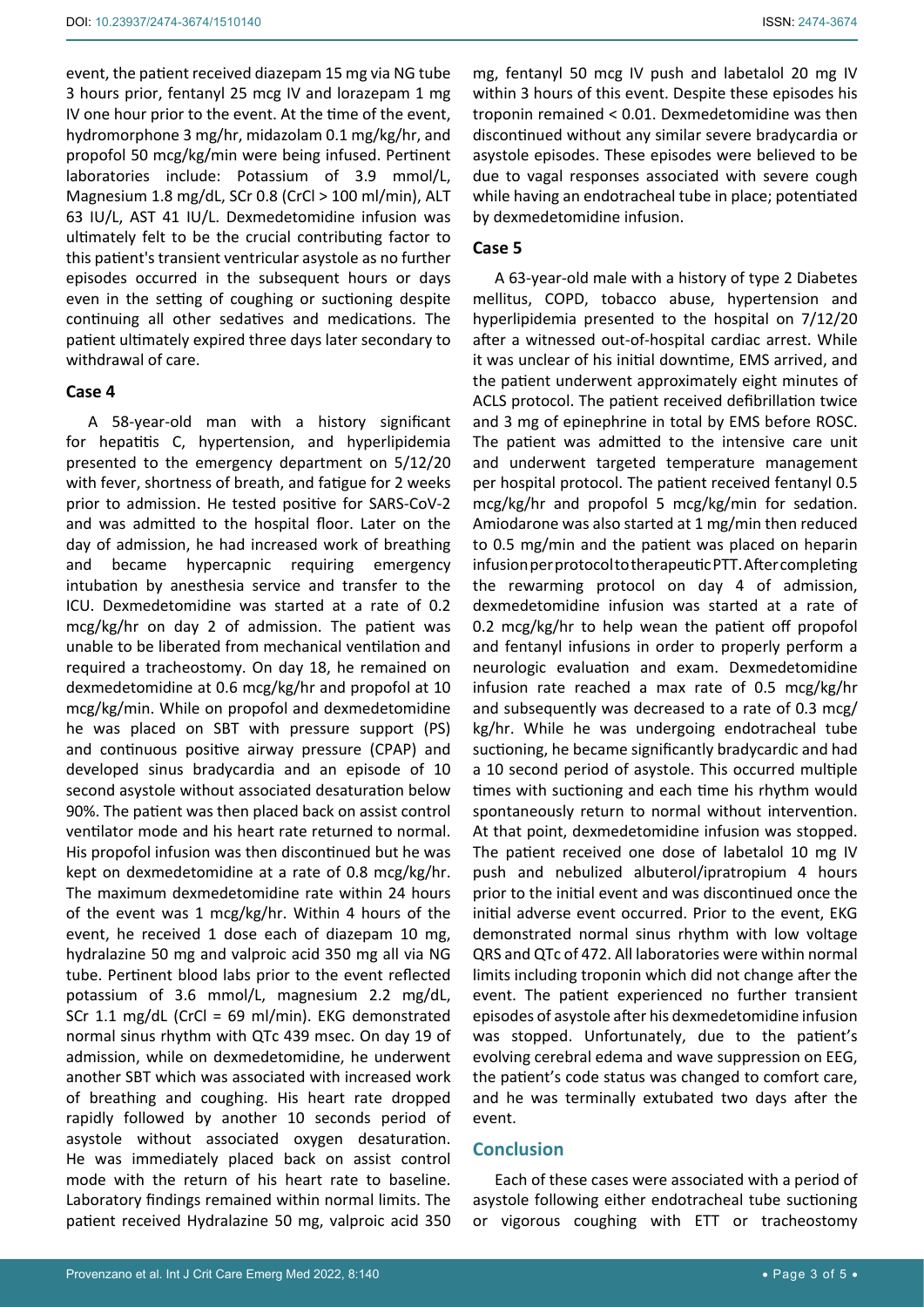tube in place while on a dexmedetomidine infusion. We hypothesize that the episodes of asystole were accentuated vagal events directly predisposed by the effect of dexmedetomidine.

As far as we know, this is the first case series in the medical literature that describes potentially lethal asystole events caused by the routine use of dexmedetomidine infusion in mechanically ventilated adult patients with acute respiratory failure. In the case series we described, we found that increased vagal tone associated with stimulation of tracheal mucosa, induced by either tracheal suctioning or vigorous coughing attacks can trigger transient asystole in intubated or tracheostomy tube patients who are on dexmedetomidine infusion. In all our reported cases, the episodes of asystole ceased to exist quickly after discontinuing dexmedetomidine despite resuming the same tracheal stimulation. This likely excludes the possibility that the patients had intrinsic predisposition to bradycardia.

Bradycardia in intubated, mechanically ventilated patients is not uncommon and is typically multifactorial from medication effects, preexisting myocardial conduction defects, myocardial ischemia, and metabolic or endocrine abnormalities. Bradycardia associated with endotracheal tube suctioning is not an infrequent occurrence in the PICU, especially in infants and neonates. Asystole resulting from progressive bradycardia during endotracheal suctioning, however, is an extremely rare event especially in older children and adolescents [[7,](#page-4-5)[8](#page-4-6)]. In adults, tracheal suctioning is not uncommonly associated with trivial bradycardia. Severe bradycardia or asystole was described in association with vigorous and prolonged stimulation of larynx or trachea such as during suspension microlaryngoscopy and tracheal dilatation [[9,](#page-4-7)[10\]](#page-4-8). C3-5 spinal cord complete transection injury is associated with unopposed vagal responses due to absent sympathetic activity. In a case series, 4 newly tetraplegic adults due to recent complete C3-5 transection spinal cord injury developed short lived bradycardia or asystole following tracheal suctioning associated with desaturation [[11\]](#page-4-9).

Very scarce cases of asystole were reported in mechanically ventilated adults while receiving dexmedetomidine, albeit, these cases were confounded with remarkable factors known to induce vagal stimulation or bradycardia. In a case report, a 52-yearold female with myasthenia gravis developed asystole during sternal retraction for thymectomy following anesthesia induction with dexmedetomidine along with fentanyl, midazolam and isoflurane after being prepared preoperatively with pyridostigmine [[6](#page-4-4)]. Both traction sternotomy and pyridostigmine can induce significant parasympathomimetic activation.

Of note, 3 out of 5 patients in our case series were on other medications that could potentially enhance the bradycardic effect including propofol, beta blockers, and narcotics in the form of either fentanyl infusion, boluses or hydromorphone infusion. Some will argue that the coadministration of certain medications facilitated the accentuated vagal events. In the case of beta blockers, which were co-administered in two cases a few hours before the events, the rapid resolution of bradycardic response to vagal stimuli after stopping dexmedetomidine infusion reflects the shorter elimination half-life of dexmedetomidine. The baseline heart rate in these cases of medication coadministration was normal to borderline tachycardic before vagal stimulation. The mechanism of action of beta blockers is not primarily vagal as well. This all argues against the significant contribution of beta blockade in the two co-administration case scenarios. Overdose with narcotics or benzodiazepines can be associated with bradycardia and hypotension although the exact mechanism of bradycardia is not clear. The doses of narcotics or benzodiazepines were not above average and in most of our reported cases they had been administered for days before dexmedetomidine was started without any observed bradycardia or exaggerated vagal responses. In our cases, these medications were continued as the main sedation and analgesia regimen post events without subsequent return of serious bradycardia. Dexmedetomidine was administered at a dose of 0.02 mcg/kg/hr followed by continuous infusion rate increased by 0.01 mcg/kg/hr every 30-60 minutes to SAS of 4 or maximum of 1.5 mcg/ kg/hr. Evidence suggests that if the dexmedetomidine plasma concentration exceeds 1.2 ng/ml, it induces a decrease in cardiac function. However, Takada, et al. concluded that cardiac arrest is not usually correlated with plasma concentrations of dexmedetomidine [[4\]](#page-4-3). In our five cases, the infusion was running between 0.5 mcg/kg/hr to 1.2 mcg/kg/hr during the asystole events. This suggests that the maximum infusion rate of dexmedetomidine does not influence if a cardiac event will occur. In one of the cases, lowering the dose of dexmedetomidine attenuated bradycardic effect associated with vagal stimulation.

Dexmedetomidine is commonly used as a multimodal ICU sedation medication and is typically favored over benzodiazepines because of the lower risk of extended sedation or respiratory depression; in addition to its utility during SBT. Our case series, however, indicates that the routine use of dexmedetomidine can be associated with serious bradycardic events.

We recommend monitoring closely the patients on invasive mechanical ventilation via ETT or tracheostomy tube while on dexmedetomidine infusion, particularly if they are on other medications that can predispose to bradycardia and stop the infusion or lower the dose significantly to a much safer level at the earlier signs of accentuated vagal responses.